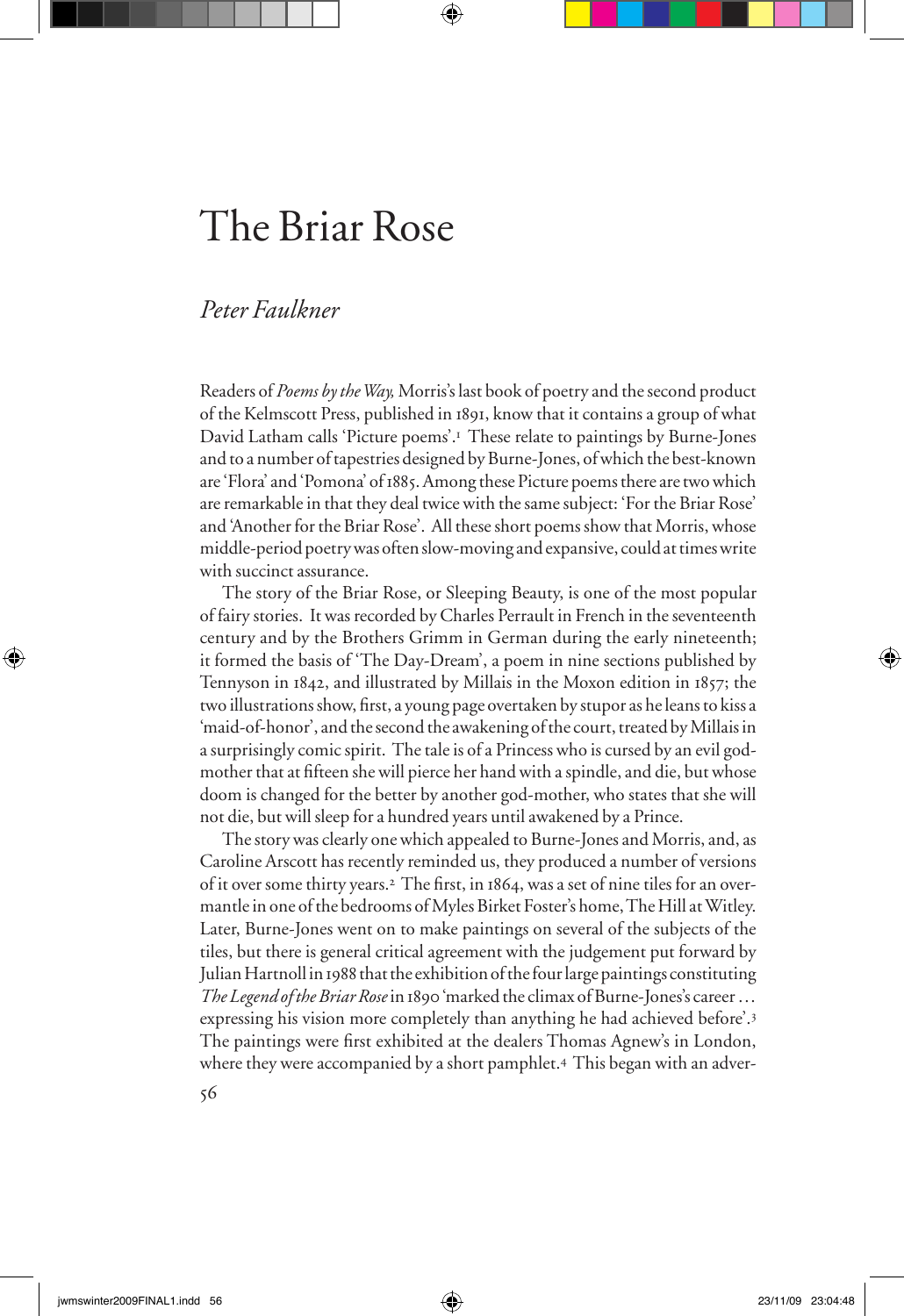tisement for the four photogravure reproductions  $-\xi_{3}$  10/- for artist's proofs of all four, six guineas for prints. (Although the reproductions come out well in Hartnoll's book, they lose immeasurably in the absence of Burne-Jones's expressive coloration, and are necessarily greatly reduced in size.) The pamphlet then gives a succinct and lively summary of the story, in which the Princess appears at one point as 'Thorn-rose'. The account ends with the Princess awakening from her trance: 'and the whole court awoke, and the breath of life was stirred again in all' – taking us beyond the point at which Burne-Jones ends the story. The pamphlet concludes with the four short poems, ascribed to William Morris; the titles, given in Gothic type, are those of the four paintings. At Agnew's, the paintings were purchased by the financier Alexander Henderson for his recently acquired Buscot Park. They were installed there in 1891, with the addition of ten smaller paintings without figures, provided by Burne-Jones to bring the pictures and the room in which they are displayed into a harmonious unity. They can still be seen there, thanks to the National Trust, in this attractive form.

The paintings went on to be exhibited in Liverpool, where Agnew's had a gallery, and then, by arrangement with the philanthropic Canon Barnett, for the benefit of East-Enders, at Toynbee Hall in Whitechapel over Easter 1891. As Hartnoll notes, 'exhibitions of pictures, organised by Canon Barnett, the enlightened Warden, were a regular feature' at the settlement.5 For this occasion, a new version of the pamphlet was produced, with different typography and entitled *The Legend of the Briar Rose … A Memento of the Whitechapel Picture Exhibition, Easter, 1891 –* with the last phrase in Gothic type*.* This pamphlet does not advertise the prints (likely to be too expensive for the people of Whitechapel), but is illustrated in black-and-white with Burne-Jones's study for the third painting, 'The Garden Court'. It gives a fuller (but less engaging) account of the story of the Briar Rose, but stops suddenly with the arrival of the Prince: 'He broke through the hedge, which parted before him and------'6. The next line consists of four asterisks, followed by the comment: 'We can finish the story each for ourselves', but then going on: 'we know how, when the Prince reached the bower of the Briar Rose, "a touch, a kiss, the charm was snapt!" ' This is a quotation from the opening of the fourth section, 'The Revival', in Tennyson's poem 'The Day-Dream', although the poet is not named. The poet is then called on to 'add a fifth picture, and end the story for us'; quotations follow from the final part of Tennyson's poem, entitled 'The Departure', as the Prince and Princess ride away together. The final five pages of the pamphlet are devoted to intelligent accounts of each of the 'The Four Pictures'. Each begins with the title and the Morris quatrain, although the poet is not named. 'The Briarwood' concludes that 'The picture is beautiful in harmony of colour; it is noble, dignified and tranquil'. 'The Council Room' notes that the briars are 'the only quick and changing thing in the whole sleep-locked scene. The softened light is much brighter that in the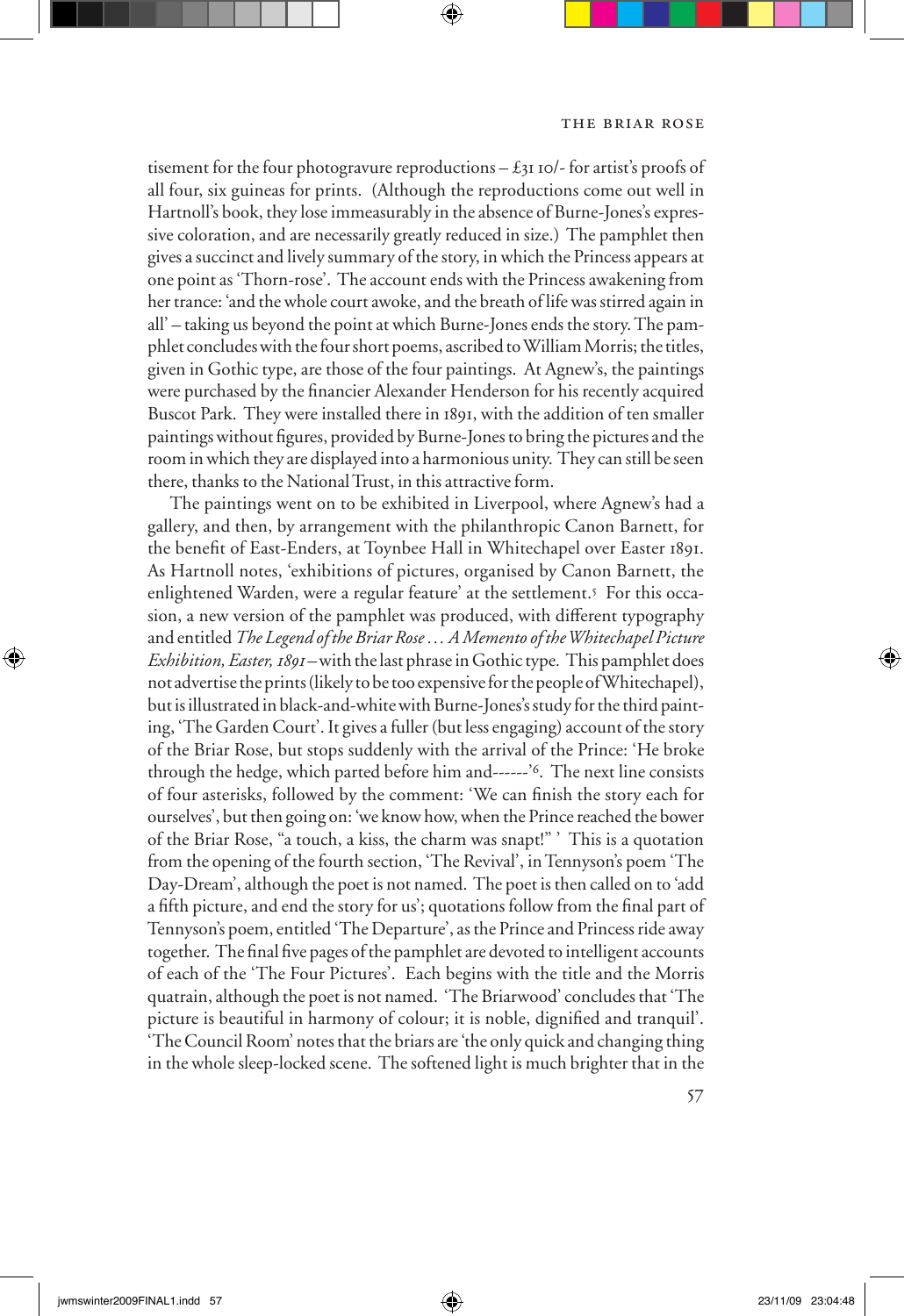## THE JOURNAL OF WILLIAM MORRIS STUDIES . WINTER 2009

first picture.' 'The Garden Court' concludes enthusiastically: 'In this picture the artist is at his perfection. We find here the balance of composition, luminosity, breadth, daring and luxurious colour ... and the most graceful figures he has ever drawn.' 'The Rosebower' is described in some detail, but the final emphasis is on the evoked mood: 'The chamber is fitted with an atmosphere of purity and peace, waiting for the touch of love to rouse it into life.' Caroline Arscott has remarked that these accounts of the paintings 'correspond closely to the notice in the *Athenaeum* of April 1890'.7 It is evident that the organisers of the exhibition wanted to help the viewers to appreciate the qualities of the art that was on display to them. Morris quatrains were retained without the poet's name, and they were inscribed on the frames below the paintings, in attractive small Roman capitals, before their installation at Buscot. The couplets appear in *Poems by the Way* preceded by the title of each painting.

Few critics have commented on these couplets or their relation to the paintings. Penelope Fitzgerald in 1975 felt that the paintings expressed Burne-Jones's concern over the growth of his daughter Margaret towards adulthood – she married John Mackail in September 1888: 'only if we are afraid to lose a daughter shall we understand *Briar Rose'.* This was why the painting did not show the kiss or the awakening. Indeed, Burne-Jones stated that 'I want to stop with the Princess falling asleep and to tell no more'. Fitzgerald concluded, 'The picture was finished. The princess in it would never awake.' However, when it came to the poem, in striking contrast, Fitzgerald thought that in the final line Morris was pointing towards 'a vaguely socialist future'.8 Francis Spalding in her *Magnificent Dreams: Burne-Jones and the Late Victorians* in 1978, wrote mainly about the paintings, finding the series at Buscot 'intensely moody, theatrical and strangely compelling in its suggestion of sleep'. She argued that the series might be interpreted as 'an allegory of love: the briar rose represents material desire which grows up and chokes the world, while the sleeping beauty represents the spirit of love which is capable of infusing the material world with spiritual life'. She claimed that this  $interpretation - which strategy offers no role for the Prince - is supported by$ Morris's lines for the final scene (though she quotes the couplets inaccurately, substituting 'live' for 'be' and 'fatal' for 'fated').9 Christopher Wood remarks that the Morris poems are 'rather weak when compared to those of Tennyson' (there is in fact only one Tennyson poem, though an elaborate one nine sections).<sup>10</sup> David Latham finds the scenario of the poem 'threatening rather than promising' by contrast with the preceding poem in *Poems by the Way,* 'Verses for Pictures'. He adds 'Where no hand stirs the stillness and no voice breaks the silence, all remain asleep as passive lives with no control. Fate may intervene but is not even anticipated.'<sup>II</sup>

In 'For the Briar Rose' Morris keeps closely to the narrative of the paintings. The first quatrain introduces the situation; Burne-Jones shows the Prince in his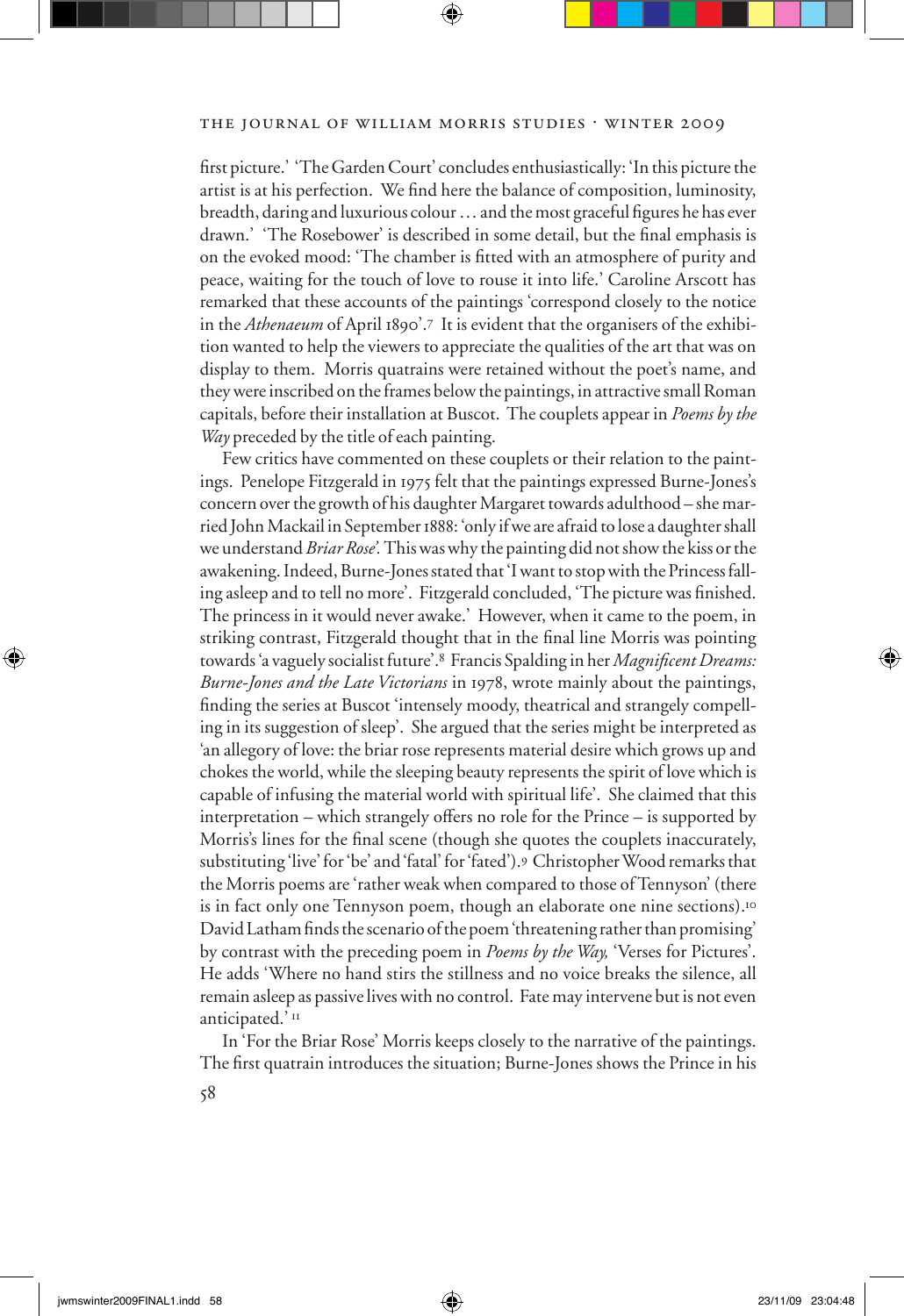armour on the left of the painting, with the bodies of five knights lying, asleep or possibly dead, on the ground in front of him. The briar dominates the area above the recumbent bodies, holding everything in stasis. Overall the coloration is grey and brown, sombre. This is Morris's version:

The Briarwood

The fateful slumber floats and flows About the tangle of the rose; But lo! the fated hand and heart To rend the slumberous curse apart!

Morris begins by conveying the 'slumberous' spirit of the painting in the first two lines, but thereafter suggests a stronger sense of approaching and inevitable – 'fated' – liberation than does the painting; for Morris the Prince is the 'hand and heart' sent by fate to resolve the situation positively. (It is perhaps relevant that in Tennyson's poem there is a reference to the sleepers waiting a hundred years for 'the fated fairy Prince'). The Prince of Burne-Jones has his sword in his hand, and is upright above the figures of the knights lying on the ground, but his sword hangs down and his presence lacks energy; the painting has no equivalent for Morris's exclamation marks.

In the following two poems, responding to Burne-Jones's portrayal of the sleeping court and the equally dormant maidens in the bower, Morris is closer to the spirit of the paintings:

The Council Room

The threat of war, the hope of peace, The Kingdom's peril and increase Sleep on, and bide the latter day When Fate shall take her chain away.

The Garden Court

The maiden pleasance of the land Knoweth no stir of voice or hand, No cup the sleeping waters fill, The restless shuttle lieth still.

Fate is referred to again in 'The Council Room', but there is less sense that the 'chain' of controlling indolence will soon be removed; the 'latter day' seems distant, as in the painting. The same spirit of inactivity pervades 'The Garden Court': the 'maiden pleasance' lacks all activity of voice and hand, the cup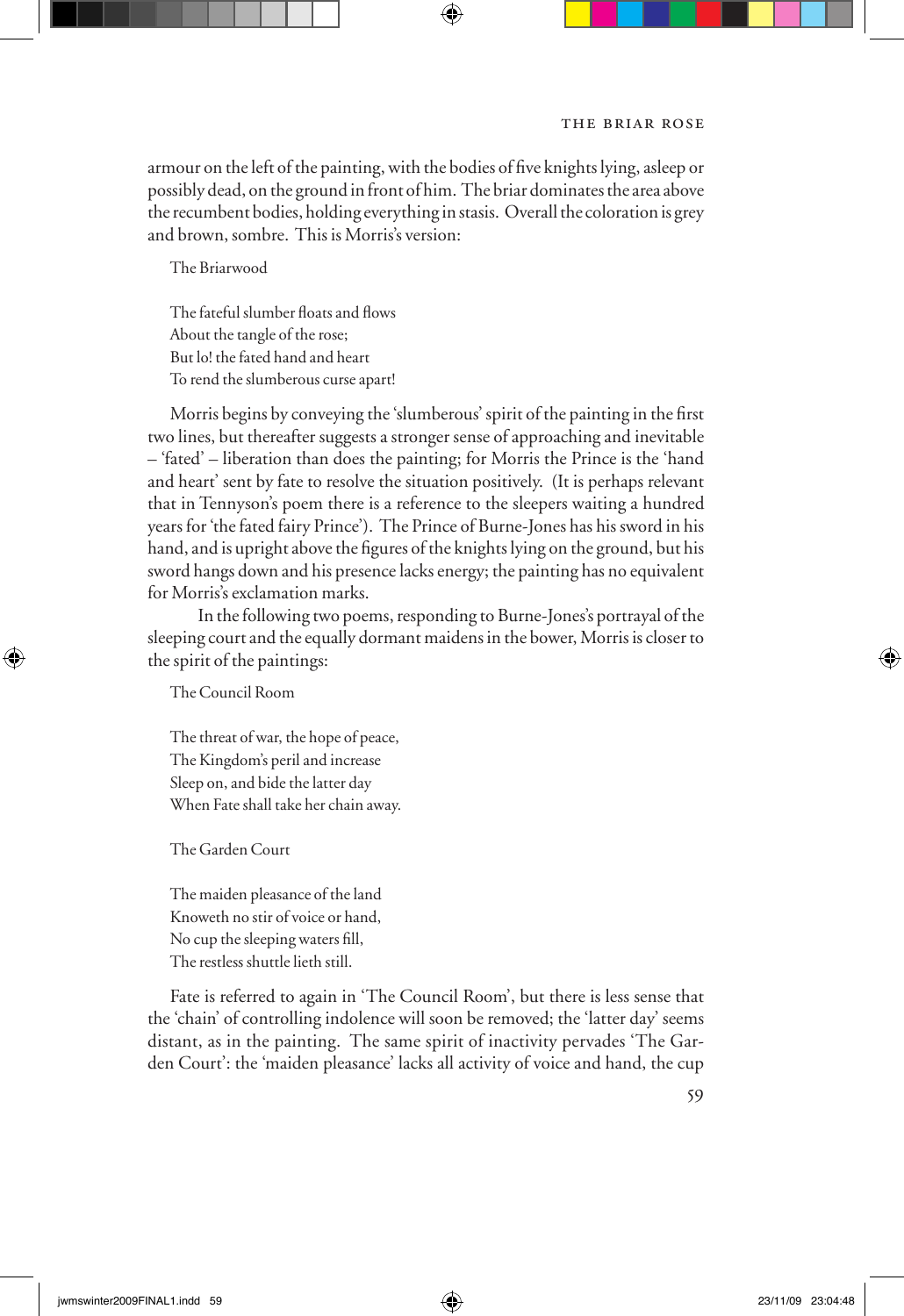remains unfilled, and the shuttle is denied that 'restlessness' that would mark it as a symbol of creativity for Morris.

In the last painting Burne-Jones shows the Prince approaching the sleeping Princess; in his poem, Morris points towards a future which Burne-Jones closes off from the viewer:

The Rosebower

Here lies the hoarded love, the key To all the treasure that shall be; Come fated hand the gift to take, And smite this sleeping world awake

As in the first stanza, there is a good deal of energy in the final couplet. The idea of the fatedness of what is about to happen is continued from the earlier stanza; it is perhaps odd to see the Sleeping Beauty as a gift awaiting the Prince's hand; but we may think that the culminating emphasis on the 'sleeping world' rather than the young woman bespeaks Morris's social concerns. Perhaps we can discern a Marxist energy in the unexpected verb 'smite' that will link to Fitzgerald's at first sight surprising reference to a 'vaguely socialist future'.

In her biography of her husband, Georgiana Burne-Jones gives a clear account of Morris's provision of poems to accompany his series of paintings, and adds that when these appeared in *Poems by the Way,* there was 'another set, on the same subject but of profounder meaning', where the Briar is 'the tangle of earth's wrong and right.' She then quotes the third stanza, 'Here sleeps the world that would not love.'12 The only other critic to have commented on the poem, as far as I know, is David Latham, who remarks that it is 'an apostrophe to the rose that seduces us to dream of rest instead of love. He sees in it the beginning of 'a political shift from love to art'.<sup>13</sup>

It is clear that Morris found the Briar Rose scenario sufficiently interesting to tackle it again in a way less directly related to the paintings. In the second poem, there are no titles for the individual stanzas; the outline narrative is retained, but without the two central scenes:

'Another for the Briar Rose'

O treacherous scent, O thorny sight, O tangle of world's wrong and right, What art thou 'gainst my armour's gleam But dusky cobwebs of a dream?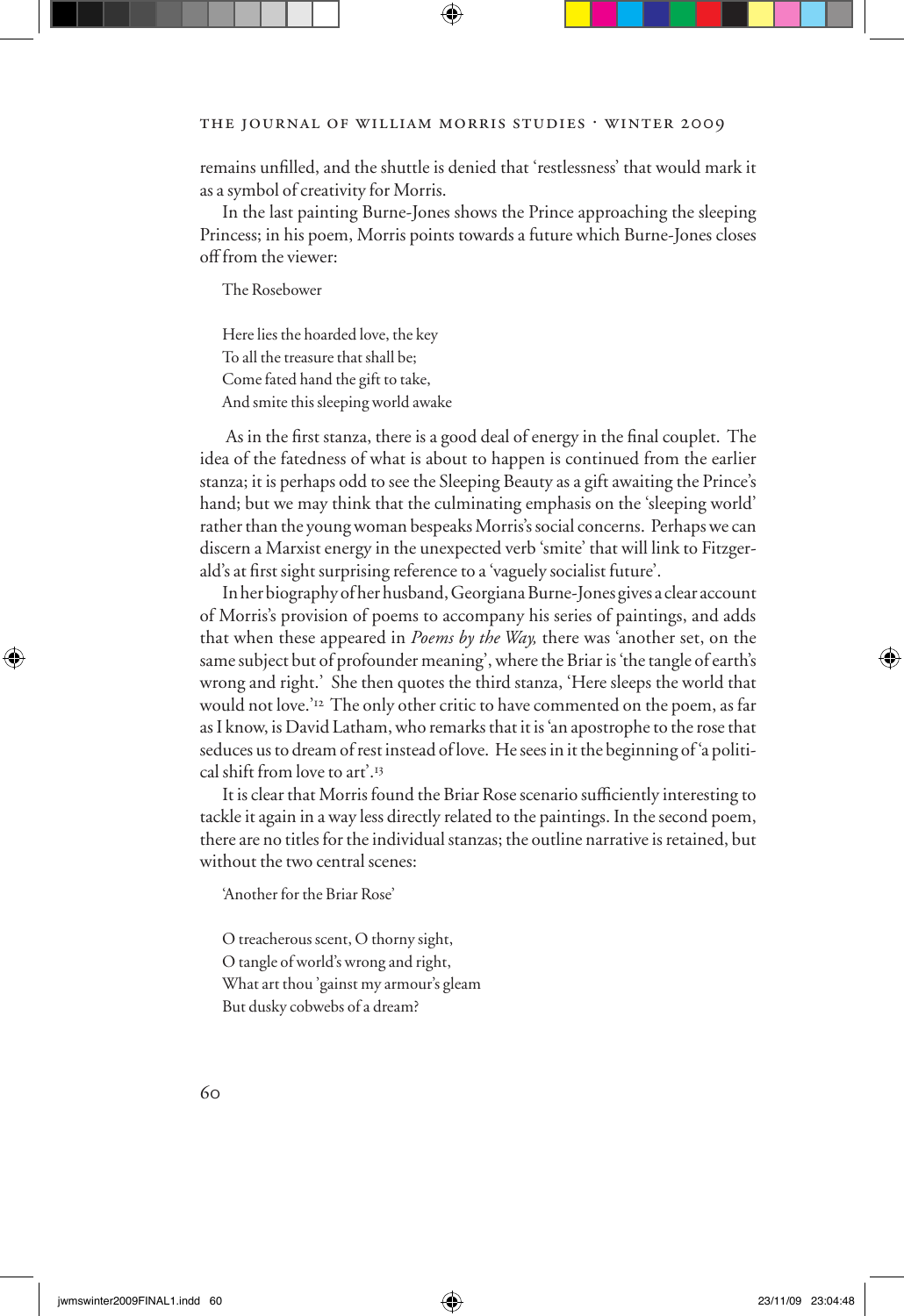### the briar rose

Beat down, deep sunk from every gleam Of hope, they lie and dully dream; Men once, but men no more, that Love Their waste defeated hearts should move.

Here sleeps the world that would not love! Let it sleep on, but if He move Their hearts in humble wise to wait On his new-wakened fair estate.

O won at last is never late! Thy silence was the voice of fate; Thy still hands conquered in the strife; Thine eyes were light; thy lips were life.

Here Stanza 1, unlike its predecessor, consists of a question. We are taken close to the Prince's point of view as he encounters the entangled dangers of the world as embodied in the briar, which he experiences as both smell and sight. But he dismisses what he senses as being, by contrast with the vital 'gleam' of his armour, mere 'dusty cobwebs of a dream'. The imagery supports the sense of their lacking reality, but the overall question form takes away the reader's certainty at this point. Stanza 2 scrutinises the knights who lie 'dully' dreaming; they are not dead, but have abandoned hope and sunk into unreality, their manhood forfeited, lost. They are no longer capable of responding to Love, granted a capital letter, by implication the power latent in the situation which might transform it. (We may be reminded of Morris's 1872 poem *Love is Enough*). Stanza 3 opens with an emphatic assertion: the knights represent 'the world that would not love'; they have abandoned idealism to enter an empty dream-world. That world might well 'sleep on' unless – I take that to be the meaning here of 'but' – the power of Love should bring their hearts back to life, to humbly serve 'his new-wakened fair estate', the world restored by the power of Love to its full beauty.

Stanza 4 begins, like its predecessor, with an emphatic single-line statement, but this time it is a positive assertion: if victory is achieved, its belatedness becomes irrelevant. The final three lines all refer to and celebrate an unnamed positive presence. Since we began with the Prince, it would seem that here we encounter the Princess, and so complete the story. Four assertions are made in these three lines, giving a confident sense of finality. The second and third lines evidently refer to the qualities of the Princess when she was asleep – silence and stillness – and assert a positive aspect of them; they were part of her fate, which was eventually to be victorious. The last line offers two brief assertions relating to more positive aspects of the sleeper, her eyes and lips, so that the poem can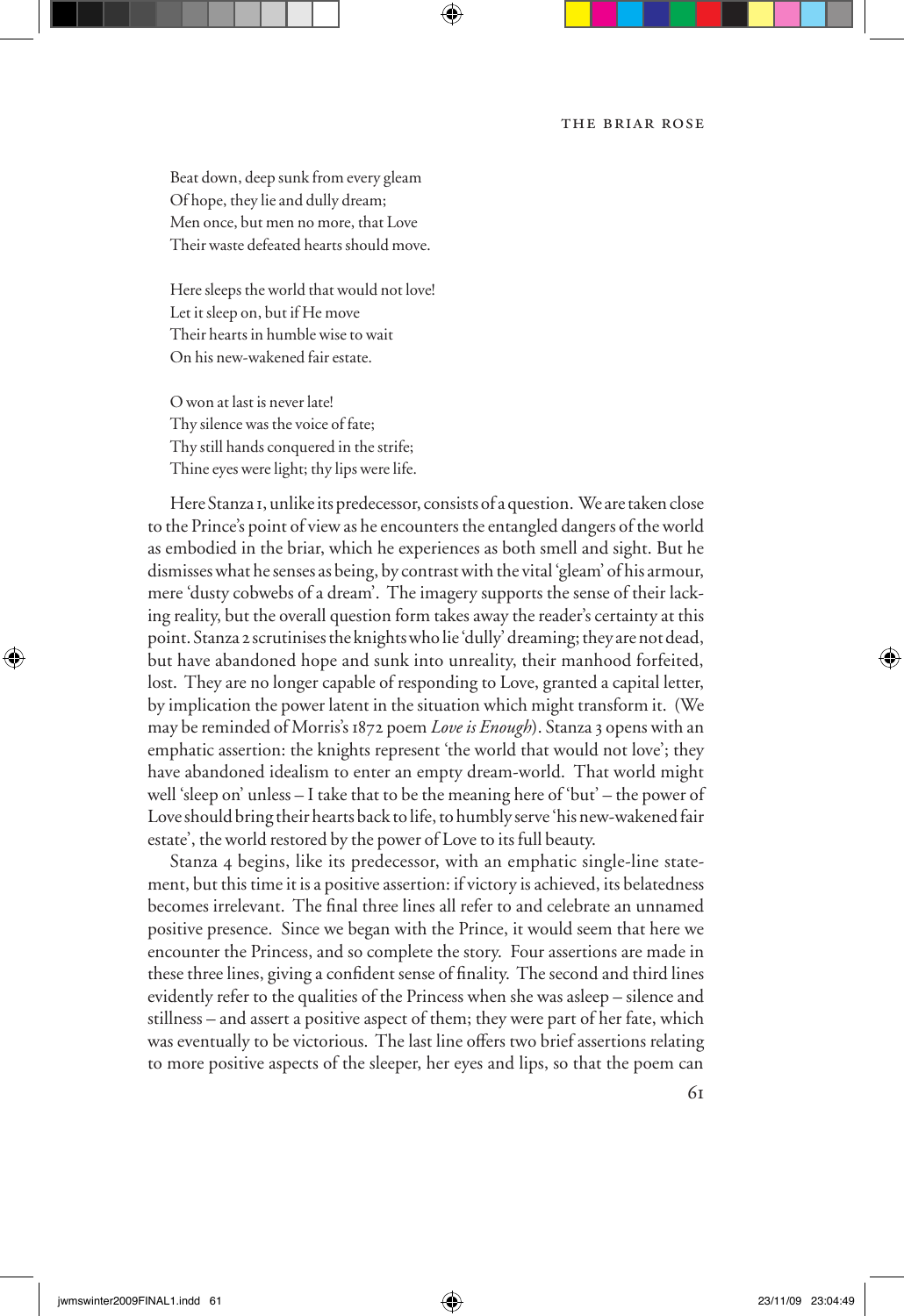culminate in the claim that 'her lips were life'; when touched by the Prince they could restore life to the world. The coming together of the Prince and Princess in this unifying kiss suggests that life itself depends on love's taking the form of shared action, while the past tense shows that the story has come to its inevitable happy end. This gives a note of confidence to the conclusion. Love can and will triumph, but needs to be a shared enterprise. Love may take both personal and social forms, and it is the motivating force for the triumph of life promised at the end of this fine poem, which Georgiana Burne-Jones was right to find 'of profounder meaning' than its tidy predecessor.<sup>14</sup>

An attractive appendix to Burne-Jones's Briar Rose group, which may be seen as analogous to Morris's second poem, is to be found in one of the flower paintings which he produced for his own pleasure in his later years, and gave to Georgiana. It is inscribed 'Wake Dearest', and has the subtitle 'The Sleeping Beauty'. In it, the Knight, or Prince, in dark armour like that in the first and last Briar Rose paintings, is bending tenderly over the recumbent body of the sleeping Rose, who is wearing a green dress and wrapped in a rich blue cover. His approach is respectful, but the Rose has yet to open her eyes. Her head is similar to that in the final Briar Rose painting, for which Margaret Burne-Jones was the model, though there she was wearing a white garment, giving her more prominence in the composition but possibly less vitality. In 'Wake Dearest' the thorns of the rose are less prominent and threatening than in the earlier paintings. According to the Goldmark Gallery's 2007 leaflet *E. Burne-Jones. Flower Prints, 1905*, Burne-Jones began the series in 1882, 'keeping by him a list of beautiful flower names that he had met with'.<sup>15</sup> He painted not the flowers themselves, but the ideas and images suggested to him by the flowers' names. In 1905, after the artist's death, Lady Burne-Jones gave permission for the series to be reproduced in Paris using the pochoir technique; 'Wake Dearest' is No.32 in the series of 38, and, in my view, like Morris's second poem, a very attractive work.

#### **NOTES**

- 1. David Latham, ed, *William Morris, Poems by the Way,* Bristol: Thoemmes Press, 1994, Introduction, p. xvii. The 'Briar Rose' poems appear in this edition on pp. 190 and 191. Subsequently Latham.
- 2. Caroline Arscott, *William Morris and Edward Burne-Jones. Interlacings,* New York and London: Yale University Press, 2008, p. 109. Afterwards Arscott.
- 3. Julian Hartnoll, *The Reproductive Engravings after Sir Edward Coley Burne-Jones,* London: Julian Hartnoll, 1988, p. 44. Subsequently Hartnoll.
- 4. *The Legend of 'The Briar Rose'. A Series of Pictures painted by E. Burne-Jones, A.R.A.,* London: Thos. Agnew & Sons, 1890, pp. 5–9. Two of the library